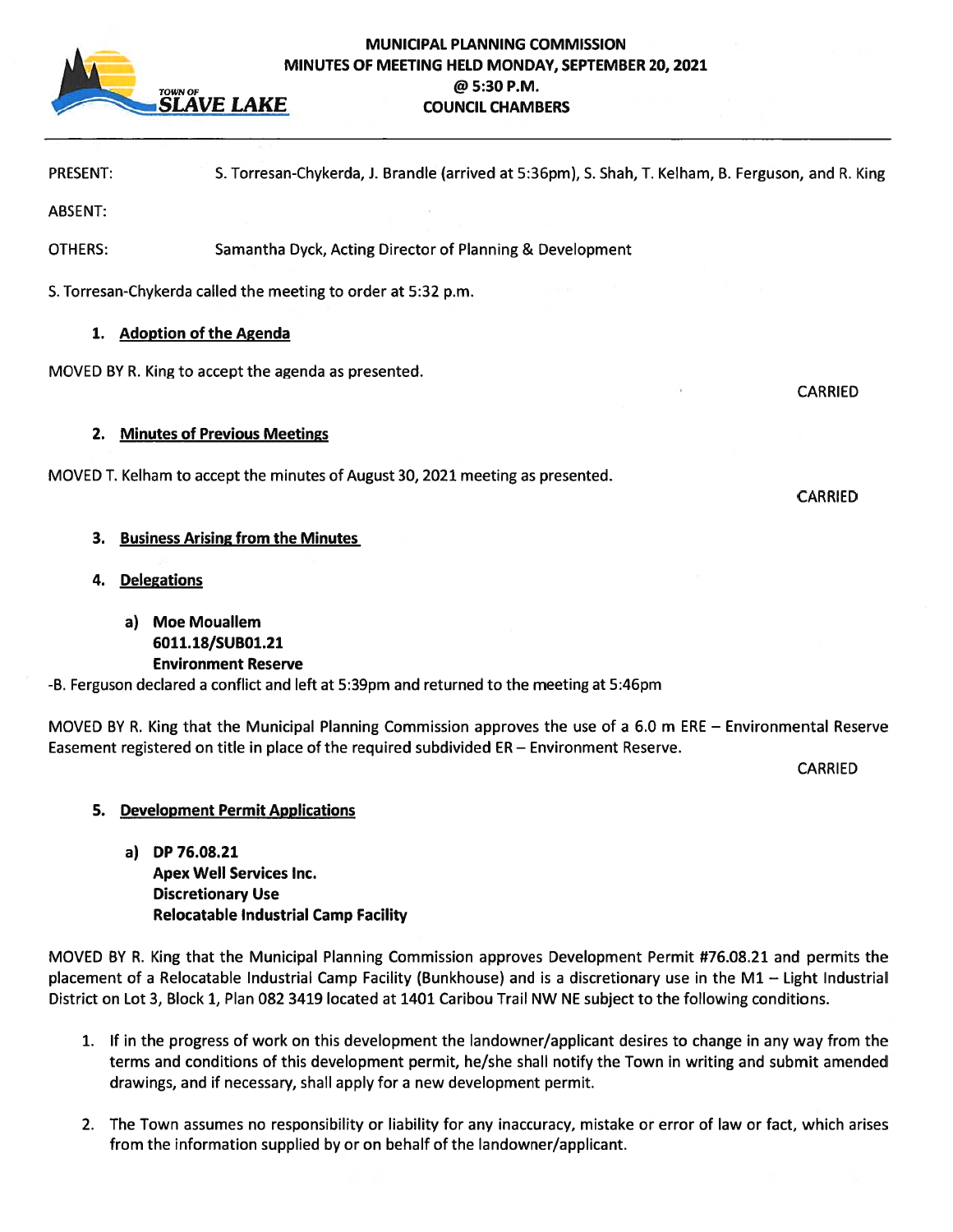- 3. If the development authorized by this development permit is not commenced and completed within 18 month from the date of issuance of this development permit, the permit is deemed to be VOID unless an extension has been granted by the Development Authority or the Municipal Planning Commission. It is the landowner/applicant's responsibility to advise the Town if the development will not be completed within the 18 month time frame and reques<sup>t</sup> an extension.
- 4. The Development is to comply with all Municipal, Provincial and Federal Codes and Regulations. The landowner/applicant is to obtain all necessary permits (building, fire, electrical, <sup>p</sup>lumbing gas and other disciplines) required under the authority of the Alberta Safety Codes Act from an accredited agency prior to proceeding with any construction. A copy of the Building Permit shall be submitted to the Town. The issuance of this development permit does not exemp<sup>t</sup> the landowner/applicant from any additional requirements or approvals in any of the disciplines.

## PERMIT COMPLIANCE

5. The Landowner shall comply with the Town's Development Standards and Procedures, the Town's Policies and Procedures, the Town's municipal bylaws, the Alberta Safety Codes Act, all applicable federal and provincial legislation and any conditions of caveat, covenant, easement, or other instrument registered on title to the lands.

### SITE PLAN

- 6. All structures on site must conform to the submitted and approved Site Plan and must also be in accordance with the requirements of Sections 100 and 99A of the Land Use Bylaw #22-2007; unless otherwise varied under the issuance of <sup>a</sup> development permit.
- 7. The location of the Camp Facility in relation to any fuel storage facility or tank shall be in accordance with applicable Provincial Codes.

### SITE SERVICING

- 8. Site Servicing must conform to the submitted and approve<sup>d</sup> Site Servicing Plans and the Town Development Standards and Procedures.
- 9. Each individual parcel within Town boundaries **is required and permitted** to have only one (1) water and sanitary sewer service. As such, the Camp Facility shall be serviced from the existing on-site services.
- 10. Each Camp facility shall be separately serviced with water, sanitary sewer, power, and heat.

### PARKING

11. The landowner/applicant is required to provide one on-site parking stall for every potential employee occupying the Camp Facility. As such, the landowner/applicant is required to provide <sup>28</sup> on-site parking stalls. Each parking stall shall be marked/signed to the satisfaction of the Development Officer.

### AMENITY AREA

- 12. The landowner/applicant is to provide an Outdoor Living and Amenity Area of a minimum of 89m<sup>2</sup> for the occupants of the Camp Facility. The Outdoor Living and Amenity Area shall be developed in accordance with the submitted and approved site plan.
- 13. The Outdoor Living and Amenity Area shall provide passive living space or an area for recreation and shall be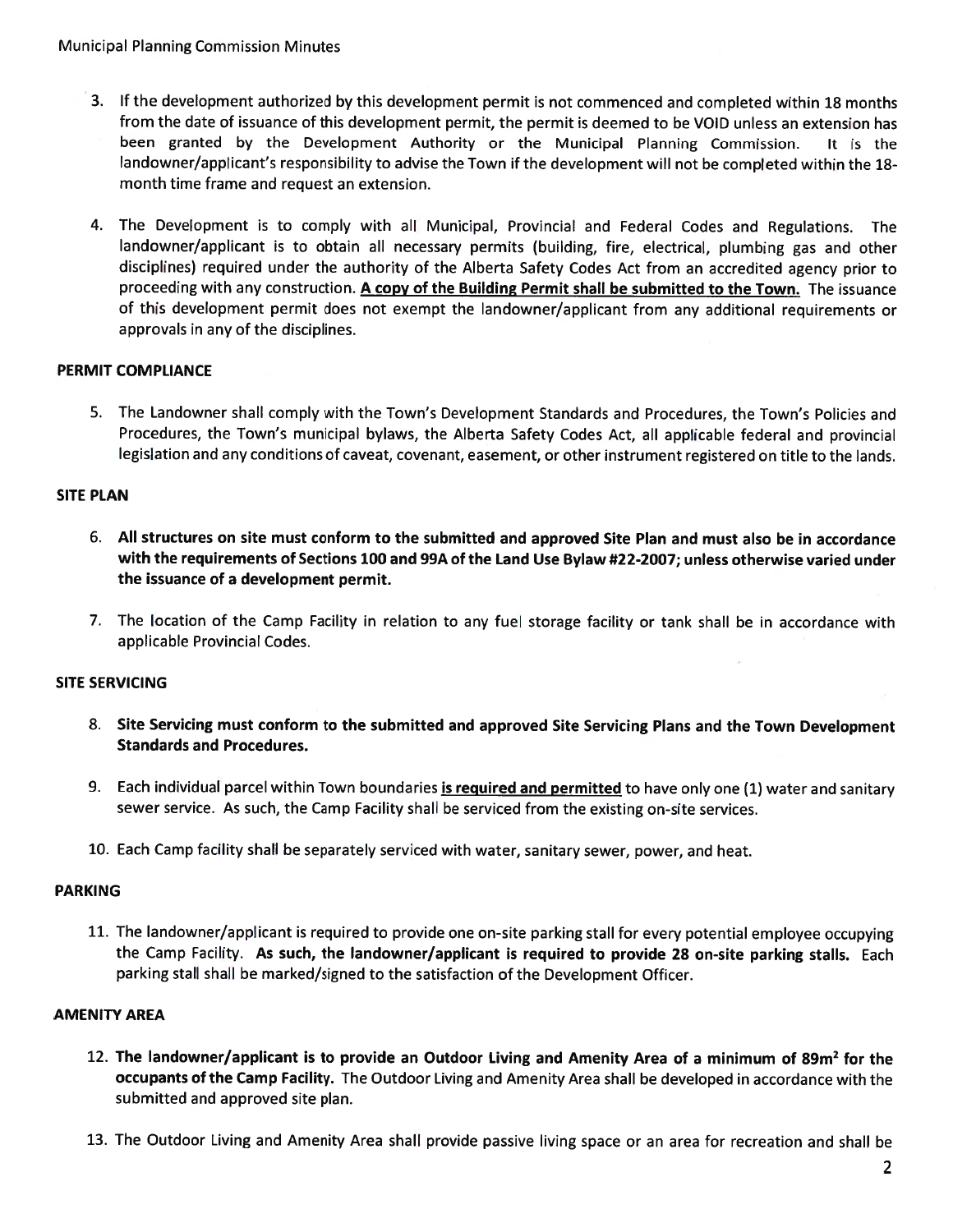landscaped in accordance with the Land Use Bylaw #22-2007.

### 14. Landscaping and grassing of the Outdoor Living and Amenity Area, as shown on the submitted and approved Site Plan, is to be completed by the end of the first full growing season following completion of construction.

- 15. In accordance with the Town of Slave Lake's current and prevailing Boulevard Bylaw the boulevard area immediately adjacent to your property must be developed and maintained in <sup>a</sup> turf standard. Please be advised that no rocks, trees, plantings or structures of any kind are permitted in the boulevard area.
- 16. Garbage shall be stored in weatherproof and animal proof containers screened from the adjacent properties and public thoroughfares.
- 17. Fences and retaining walls must not be located on any adjacent Town lands.

#### LOT GRADING & DRAINAGE

- 18. Lot drainage and building elevation shall be in accordance with the requirements of the prevailing Land Use Bylaw. For confirmation of grades contact the Development Authority. Lots are to be graded in accordance with the approved Subdivision Lot Grading Plan and the Town of Slave Lake's Development Standard and Procedures.
- 19. The lot shall be drained so that water is not diverted onto adjacent properties. As such, all down spouts and sump pump discharge <sup>p</sup>ipes shall be directed either into the front or rear yard of your property or into <sup>a</sup> side yard where <sup>a</sup> drainage swale is present.
- 20. All elevations re: grades, inverts, etc. should be field checked and taken into consideration when setting the building grades.

#### PUBLIC LANDS

- 21. The landowner/applicant is responsible for ensuring that all improvements on the lot, such as building, driveway, etc., do not interfere with fire hydrants, storm drains, light standards, or utility easements, etc., and landowner/applicant will be held responsible for damage he or his contractors may cause.
- 22. Prior to construction proceeding, any existing damage to sidewalks, roads or public utility services is to be reported to the Town or the landowner/applicant will be held responsible for damage.
- 23. Any existing public landscaped areas that are damaged during construction are to be repaired to their original condition by the landowner/applicant.

#### FIRE

24. The burning of building material and debris on construction site or within the boundaries of the Town is strictly prohibited. Violators will receive <sup>a</sup> fine.

#### GENERAL CONDITIONS

- 25. Occupancy of the Camp Facility will not be permitted until the facility has been inspected and approved by all authorities and until all conditions of this Development Permit have been met with the exception of the Amenity Area.
- 26. No Person shall keep or permit in the Camp Facility any object or chattel which, in the opinion of the Development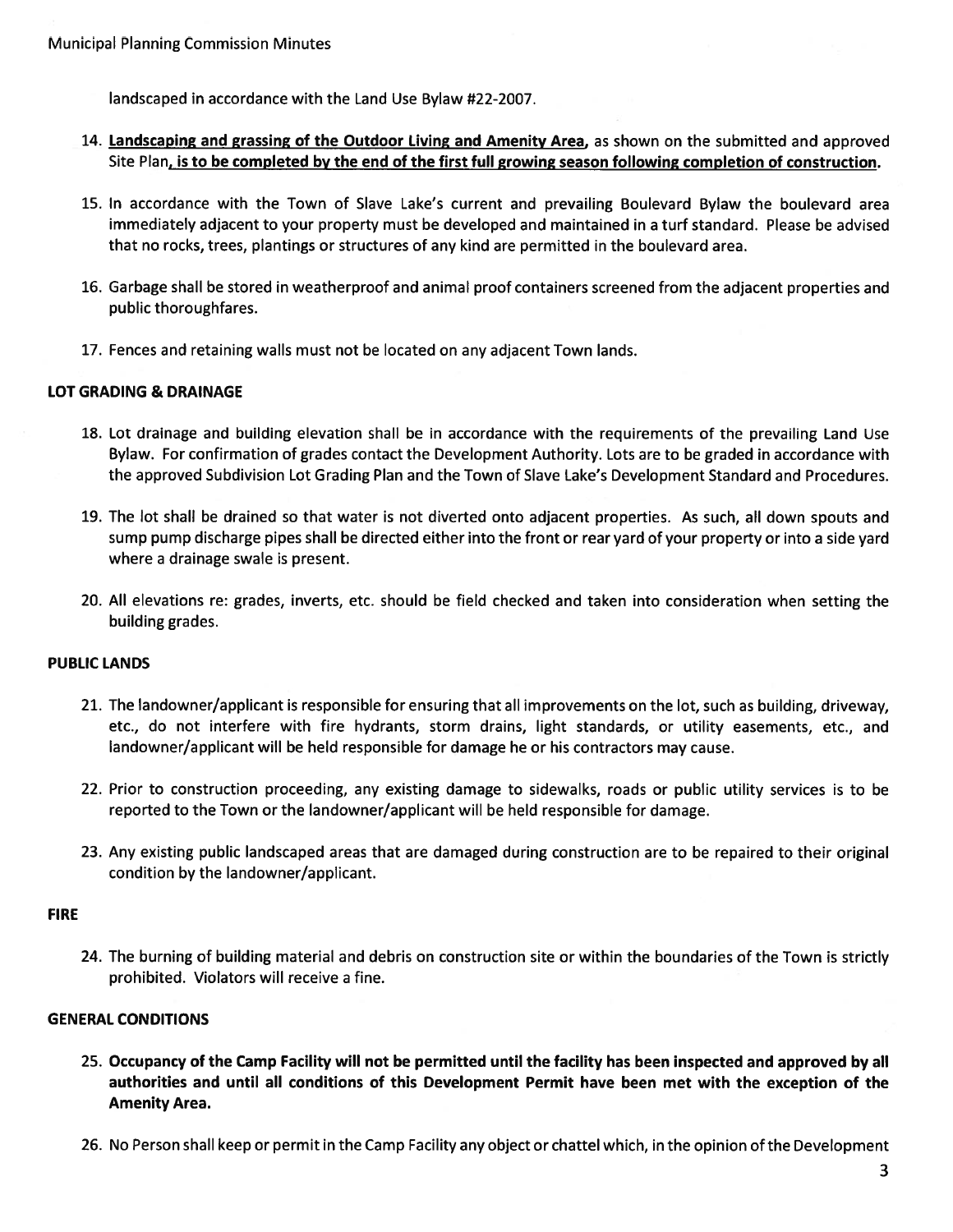Authority is unsafe, unsightly, or adversely affects the amenities of the Camp Facility.

- 27. All Camp Facilities shall be subject to inspections by the Planning and Development Officer, Fire Chief, Health Inspector, and <sup>a</sup> Building Codes representative.
- 28. All Camp Facilities shall be subject to quarterly inspections by the Town of Slave Lake.
- 29. All Camp Facilities shall have <sup>a</sup> CSA (Canadian Standards Association) Label Number and the CSA number shall be provided to the Town of Slave Lake.
- 30. The Camp Facility shall only be occupied by the employees of the business where the camp facility is approved to be located.
- 31. The landowner/applicant shall provide to the Town of Slave Lake, upon request, verification of employment for those employees who occupy an approved Camp Facility.
- 32. The Town of Slave Lake reserves the right to monitor the occupancy of approved Camp Facilities and inspect these facilities as required.
- 33. The landowner/applicant shall ensure that the construction site remains in <sup>a</sup> tidy and orderly condition and that construction debris and materials are contained within the boundaries of the parcel and not permitted to scatter to neighbouring parcels.
- 34. The landowner/applicant and any other contractors working on this development are to be properly licensed by the Town and/or the Province.

### ADDITIONAL NOTES: (not conditions of the Development Permit)

- • If you require <sup>a</sup> time extension in order to complete your development, <sup>p</sup>lease contact the Planning Department at 780-849-8004.
- $\bullet$ • Please remember to CALL BEFORE YOU DIG by contacting Alberta 1st Call at 1-800-242-3447 or CLICK BEFORE YOU DIG at http://albertaonecall.com.
- •Second accesses/driveways must be approved by the Municipal Planning Commission.

CARRIED

b) DP #78.08.21 Karina Gramial Discretionary Use HBB Type E

MOVED BY S. Torresan-Chykerda that the Municipal Planning Commission approves Development Permit #78.08.21 (HBB #06.21) to permit the development of <sup>a</sup> Type "E" Home-based Business, Wild Rose Studios (i.e. <sup>p</sup>hotography studio) within the R1 – Standard Detached Residential District on Lot 4, Block 9, Plan 6342 HW at 313 - 3 Street NE, subject to the following conditions.

1. Iff in the progress of work on this development the landowner/applicant desires to change in any way from the term and conditions of this development permit, he/she shall notify the Town in writing and if necessary, shall apply for a new development permit.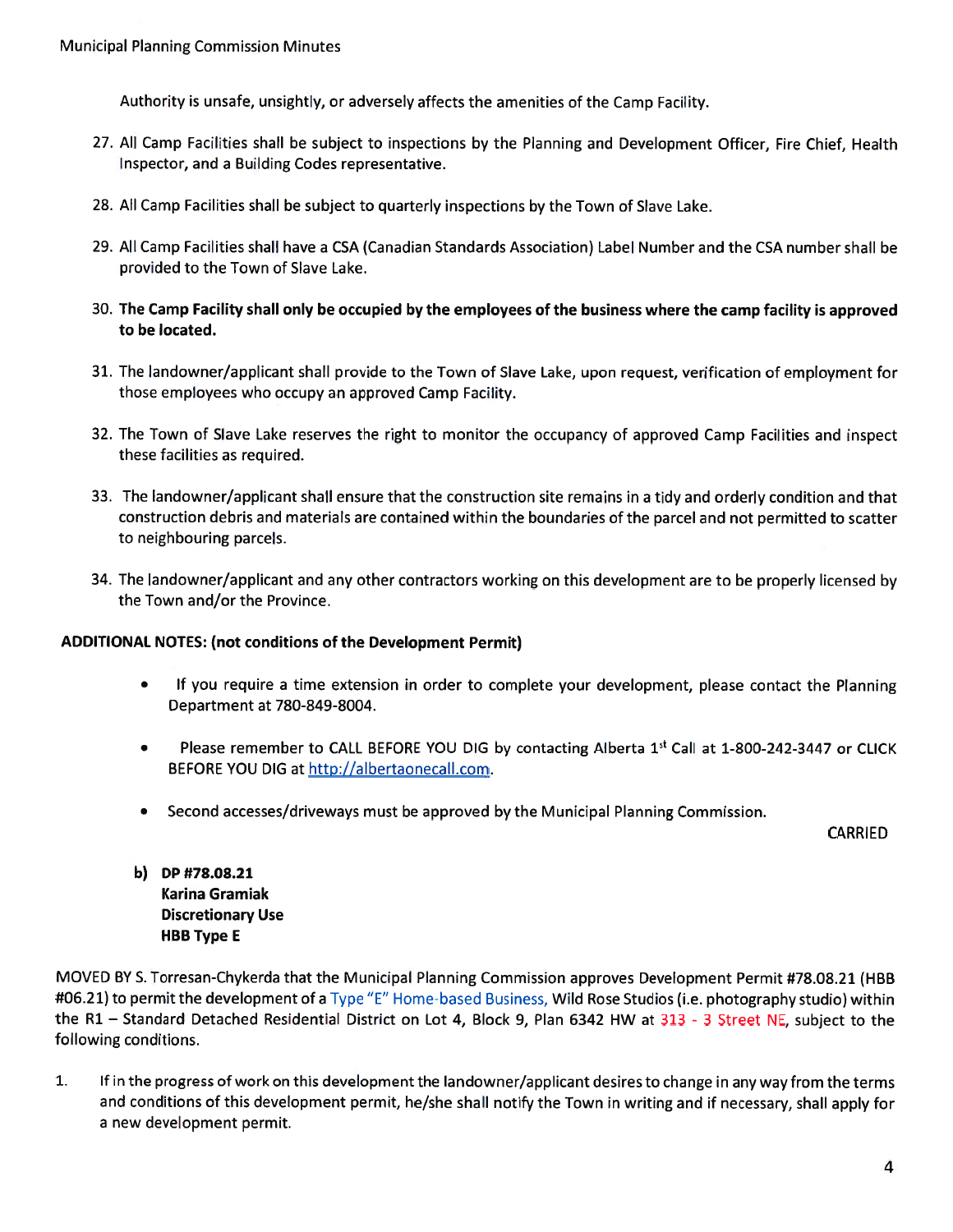- 2. The Town assumes no responsibility or liability for any inaccuracy, mistake or error of law or fact, which arises from the information supplied by or on behalf of the landowner/applicant.
- 3. If the development authorized by this development permit is not within eighteen (18) months from the date of issuance of this development permit, the permit is deemed to be VOID unless an extension has been granted by the Development Authority or the Municipal Planning Commission.
- 4. The Development is to comply with all Municipal, Provincial and Federal Codes and Regulations. The landowner/applicant is to obtain all necessary permits (building, fire, electrical, plumbing gas and other disciplines) required under the authority of the Alberta Safety Codes Act from an accredited agency prior to proceeding with any construction. A copy of the Building Permit shall be submitted to the Town. The issuance of this development permit does not exempt the landowner/applicant from any additional requirements or approvals in any of the disciplines.

## PERMIT COMPLIANCE

5. The Landowner shall comply with the Town's Development Standards and Procedures, the Town's Policies and Procedures, the Town's municipal bylaws, the Alberta Safety Codes Act, all applicable federal and provincial legislation and any conditions of caveat, covenant, easement, or other instrument registered on title to the lands.

## PARKING

6. Only one business vehicle shall be parked on-street or off-street as <sup>a</sup> result of the home-based business.

### GENERAL

- 7. The business may be operated in the home and may be extended to an accessory residential building provided that the minimum on-site parking requirements are met. The number of non-resident employees working on-site shall not exceed two at any given time.
- 8. A home-based business shall be operated as <sup>a</sup> secondary use only to the residential use.
- 9. There should be no outside storage of materials, commodities or finished products associated with the business.
- 10. The area of the main building used for <sup>a</sup> home-based business shall not exceed 25%.
- 11. The area of an accessory building used for <sup>a</sup> Type "E" home-based business may be 100%, provided that the minimum off-street parking requirements are met.
- 12. The display or placement of signage on the premises of the home-based business will be evaluated on their merits by the Development Authority, provided that:
	- (i) the sign shall not be illuminated;
	- (ii) the sign shall be placed in <sup>a</sup> window or attached to the exterior of the residence on the street side of the residence, or at the discretion of the Municipal Planning Commission; and
	- (iii) the maximum area of the sign shall not exceed 1000 cm<sup>2</sup> (155 in<sup>2</sup>).
- 13. The sign for the home-based business shall be developed in accordance with Part 9 of the Land Use Bylaw #22-2007.
- 14. A home-based business shall not create <sup>a</sup> nuisance factor which may be apparen<sup>t</sup> outside an enclosed building and shall not create any objectionable or dangerous conditions on the parcel or adjacent parcels in terms of noise,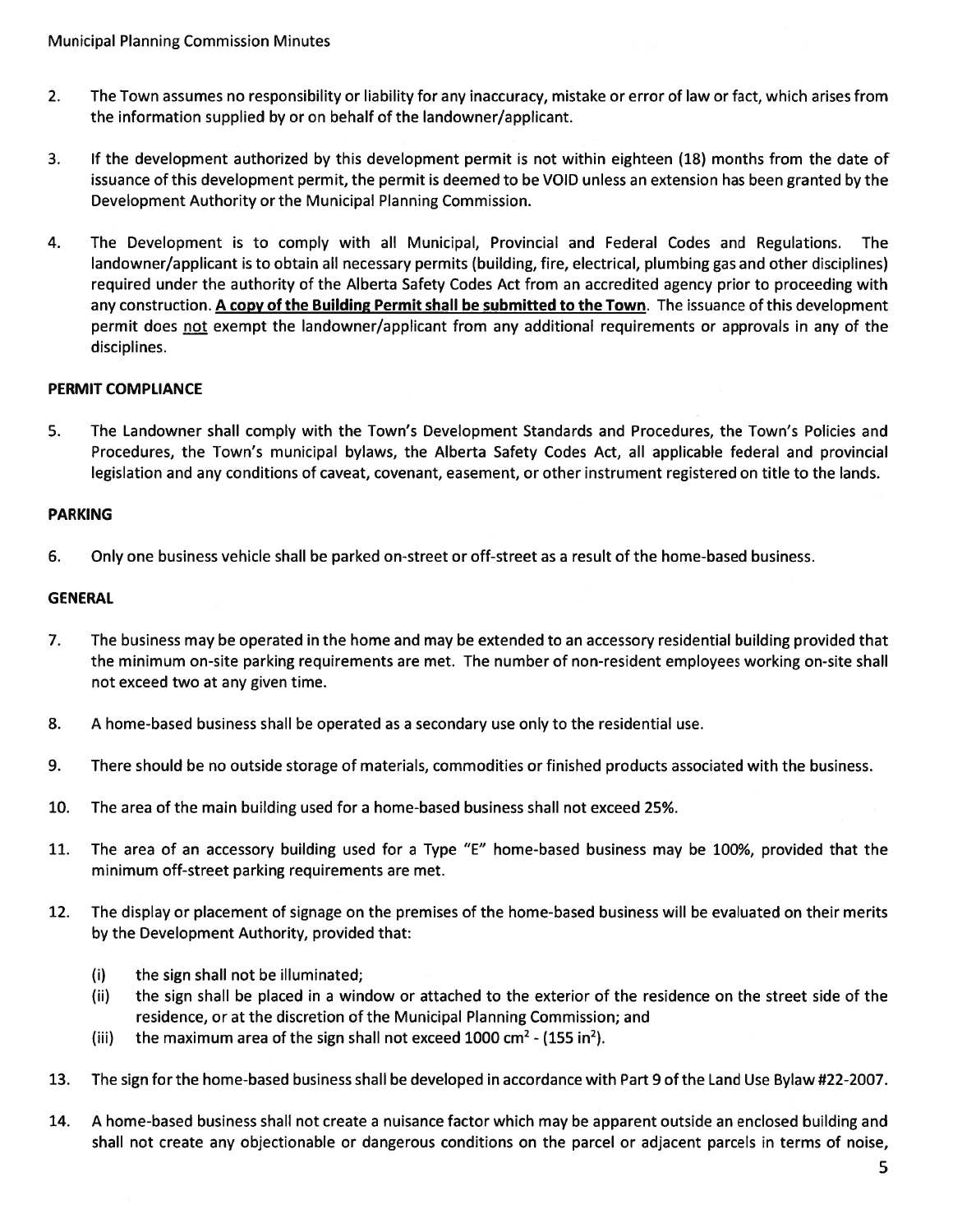vibration, smoke, dust, odour, heat, noxious gas, <sup>g</sup>lare, electrical radio, and television disturbance.

- 15. A home-based business shall not generate customer traffic greater than one visitor at <sup>a</sup> time. A visitor includes clients, client groups and sale people other than the resident, even if the client visits are for <sup>p</sup>ickups and deliveries. (Client groups do not include <sup>a</sup> group of individuals for class instruction).
- 16. This development shall comply with or adhere to the quiet hours as set out in the Community Standards Bylaw #37- 2007, Section 8(1) Quiet time within the Town of Slave Lake shall be between the hours of 10:00 pm and 0:700 am on weekdays and between the hours of 10:00 pm and 09:00 am on weekends and holidays.
- 17. Delivery of goods to the residence as <sup>a</sup> direct result of the home-based business by tandem trucks or semi-trailer units <u>will not be permitted</u>.
- 18. All Type "E" home-based business shall be subject to review by the Municipal Planning Commission following six (6) months from the date of issuance of the development permit.
- 19. All home-based business permits may be revoked by the Development Authority if the operation of the business is deemed to be violation of the Land Use Bylaw #22-2007.
- 20.The applicant is to be properly licensed by the Town in accordance with the Business License By-Law #19-2018.

# ADDITIONAL NOTES: (not conditions of the Development Permit)

This development permit approves the Home-based Business located 313 – 3 Street NE. Should the applicant/landowner move to another location; a new Home-based Business application must be submitted and approved prior to operating<br>the business at the new location. business at the new location.

CARRIED

c) DP #84.09.21 Liquor Store Limited Partnership Discretionary Use Retail — Liquor in C3

MOVED BY B. Ferguson that the Municipal Planning Commission approves development permit #84.09.21 for the construction of <sup>a</sup> Retail — Liquor (Commercial Renovation) for Liquor Stores Limited Partnership and is <sup>a</sup> discretionary use in the C3 — Highway Commercial District on Lot 5, Block 4, Plan <sup>052</sup> <sup>2448</sup> located at #461, <sup>1500</sup> Main Street SW.

- 1. If in the progress of work on this development the landowner/applicant desires to change in any way from the terms and conditions of this development permit, he/she shall notify the Town in writing and submit amended drawings, and if necessary, shall apply for <sup>a</sup> new development permit.
- 2. The Town assumes no responsibility or liability for any inaccuracy, mistake or error of law or fact, which arises from the information supplied by or on behalf of the landowner/applicant.
- 3. lfthe development authorized by this development permit is not commenced and completed within eighteen (18) months from the date of issuance of this development permit, the permit is deemed to be VOID unless an extension has been granted by the Development Authority or the Municipal Planning Commission. It is the landowner/applicant's responsibility to advise the Town if the development will not be completed within the 18 month time frame and request an extension.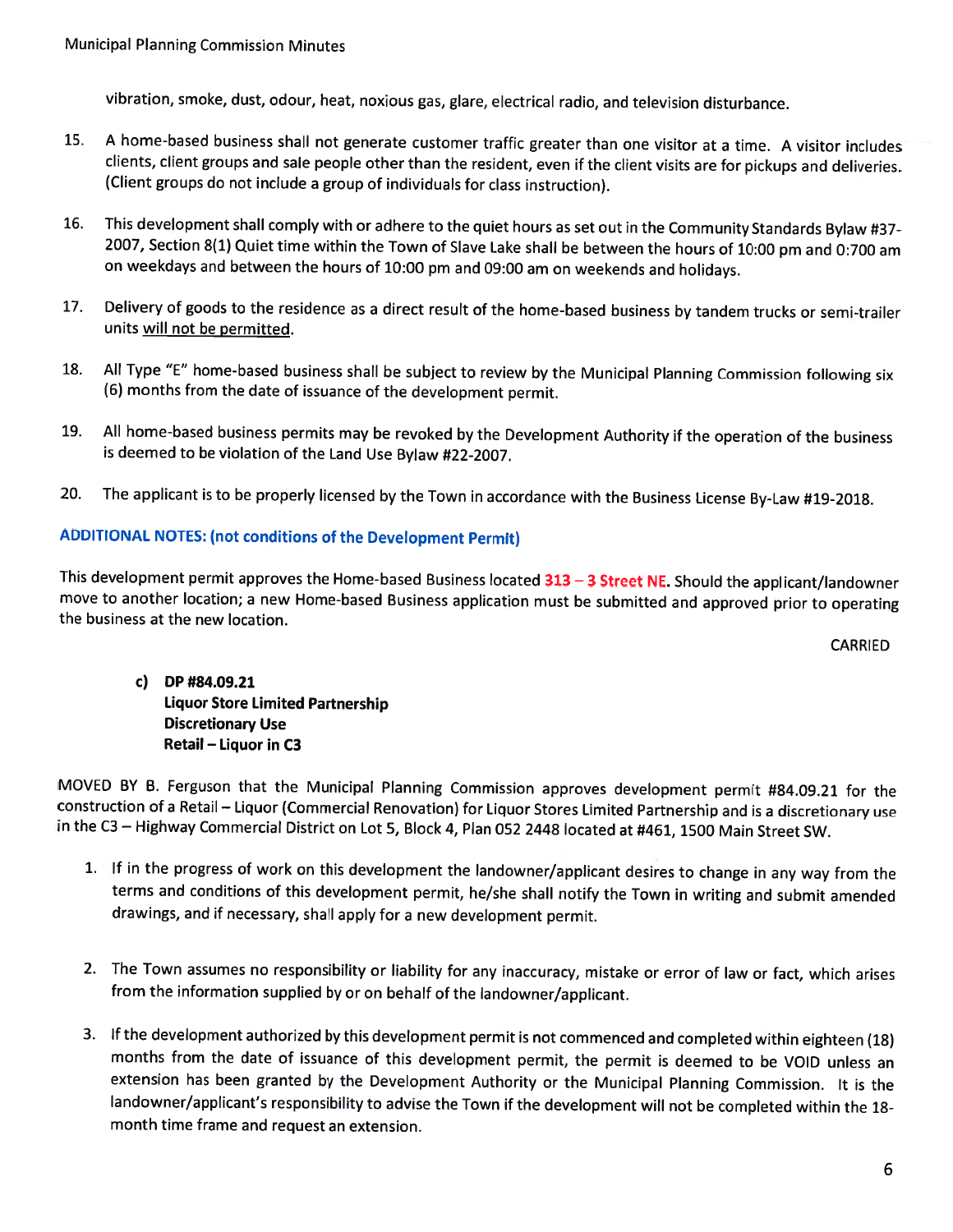- 4. The Development is to comply with all Municipal, Provincial and Federal Codes and Regulations. The landowner/applicant is to obtain all necessary permits (building, fire, electrical, plumbing, gas, and other disciplines) required under the authority of the Alberta Safety Codes Act from an accredited agency prior to proceeding with any construction. A copy of the Building Permit shall be submitted to the Town. The issuance of this development permit does not exemp<sup>t</sup> the landowner/applicant from any additional requirements or approvals in any of the disciplines.
- 5. The landowner/applicant is to provide <sup>a</sup> development deposit in the name of the Town of Slave Lake in the amount of \$4,000.00 to guarantee the performance of all obligations under this permit. This deposit will be refunded once all conditions of the development permit have been met. Please note that the development deposit will be returned to the individual or company who provided it to the Town.

### PERMIT COMPLIANCE

6. The Landowner shall comply with the Town's Development Standards and Procedures, the Town's Policies and Procedures, the Town's municipal bylaws, the Alberta Safety Codes Act, all applicable federal and provincial legislation and any conditions of caveat, covenant, easement, or other instrument registered on title to the lands.

### SITE PLAN

7. All structures on site must conform to the submitted and approved Site Plan and Detailed Drawings and must also be in accordance with the requirements of Section 89 of the Land Use Bylaw #22-2007; unless otherwise varied under the issuance of <sup>a</sup> development permit.

### CIVIC ADDRESS

- 8. The civic address for this development is #461, 1500 Main Street SW.
- 9. The owner of the property shall maintain the Address Number in good condition and shall not allow the visibility of the address to be obscured.

### PARKING

- 10. The landowner/applicant shall provide nine (9) on-site parking spaces and one (1) on-site loading spaces.
- 11. Parking areas shall be marked, painted, and signed to the satisfaction of the Development Officer.

### PUBLIC LANDS

- 12. The landowner/applicant is responsible for ensuring that all improvements on the lot, such as building, driveway, etc., do not interfere with fire hydrants, storm drains, light standards, or utility easements, etc., and landowner/applicant will be held responsible for damage he or his contractors may cause.
- 13. Prior to construction proceeding, any existing damage to sidewalks, roads or public utility services is to be reported to the Town or the landowner/applicant will be held responsible for damage.
- 14. Any existing public landscaped areas that are damaged during construction are to be repaired to their original condition by the landowner/applicant.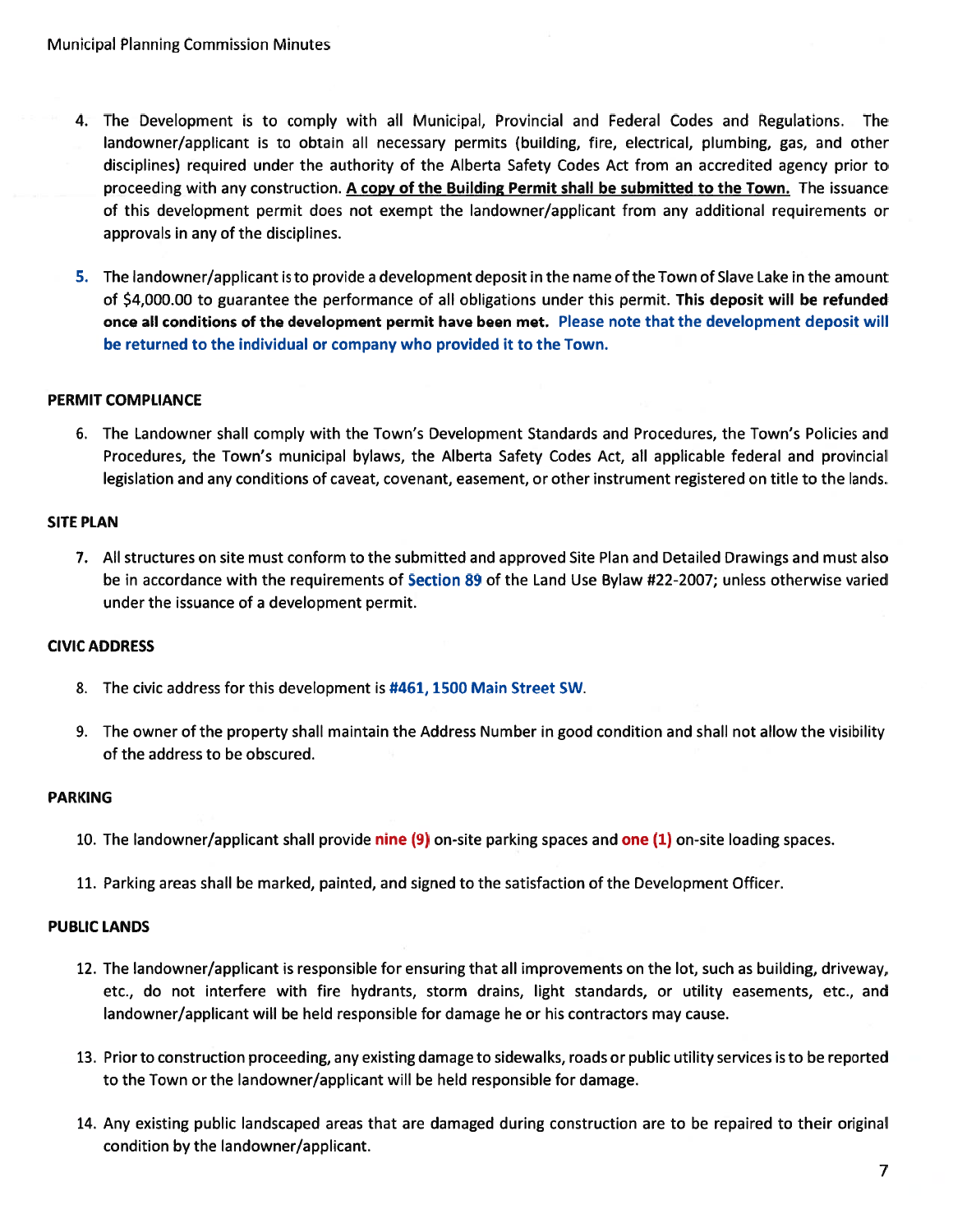### 15. FIRE

- 16. The burning of building material and debris on construction site or within the boundaries of the Town is strictly prohibited. Violators will receive <sup>a</sup> fine.
- 17. Where a building incorporates fire protection equipment, elevator controls or door accesses as outlined in the Alberta Fire Code, <sup>a</sup> key box shall be provided, keyed, and located in <sup>a</sup> manner acceptable to the Town of Slave Lake; and shall contain <sup>a</sup> set or set of keys or devices required to be used in an emergency. All such key boxes and keys shall be purchased from the Town of Slave, being available at the Town office.

### 18. GENERAL CONDITIONS

- 19. The landowner/applicant and any other contractors working on this development are to be properly licensed by the Town and/or the Province.
- 20. The landowner/applicant shall ensure that the construction site remains in <sup>a</sup> tidy and orderly condition and that construction debris and materials are contained within the boundaries of the parcel and not permitted to scatter to neighbouring parcels.

## ADDITIONAL NOTES: (not conditions of the Development Permit)

- Development Deposits are refunded **once all of the conditions** of your development permit have beer met and are refunded to the individual or company that provided the deposit to the Town.
- If you require <sup>a</sup> time extension in order to complete your development, <sup>p</sup>lease contact the Planning Department at 780-849-8004.
- $\bullet$   $\;\;$  Any signs for this development must be approved under a separate development permit. However, signs displayed within buildings, on door <sup>p</sup>lates, door boards or kick <sup>p</sup>lates, and sandwich board signs do not require <sup>a</sup> development permit but must comply with the regulations of the current and prevailing Land Use Bylaw.
- $\bullet$  Sea Cans and Job Trailers are considered temporary uses and may only be utilized on a site where a Commercial, Institutional or High-Density Residential building is being constructed or undergoing major renovations and only if <sup>a</sup> development permit has been issued prior to <sup>p</sup>lacement.
- Job Trailers are considered temporary uses and may only be utilized on a site where a Commercial Industrial, Institutional or High-Density Residential building is being constructed or undergoing major renovations and only if <sup>a</sup> development permit has been issued prior to <sup>p</sup>lacement.

CARRIED

### 6. Land Use Bylaw/Statutory Plan Amendments

a) Bylaw # 15-2021 Regulatory Amend LUBAdd "Hotels" to UV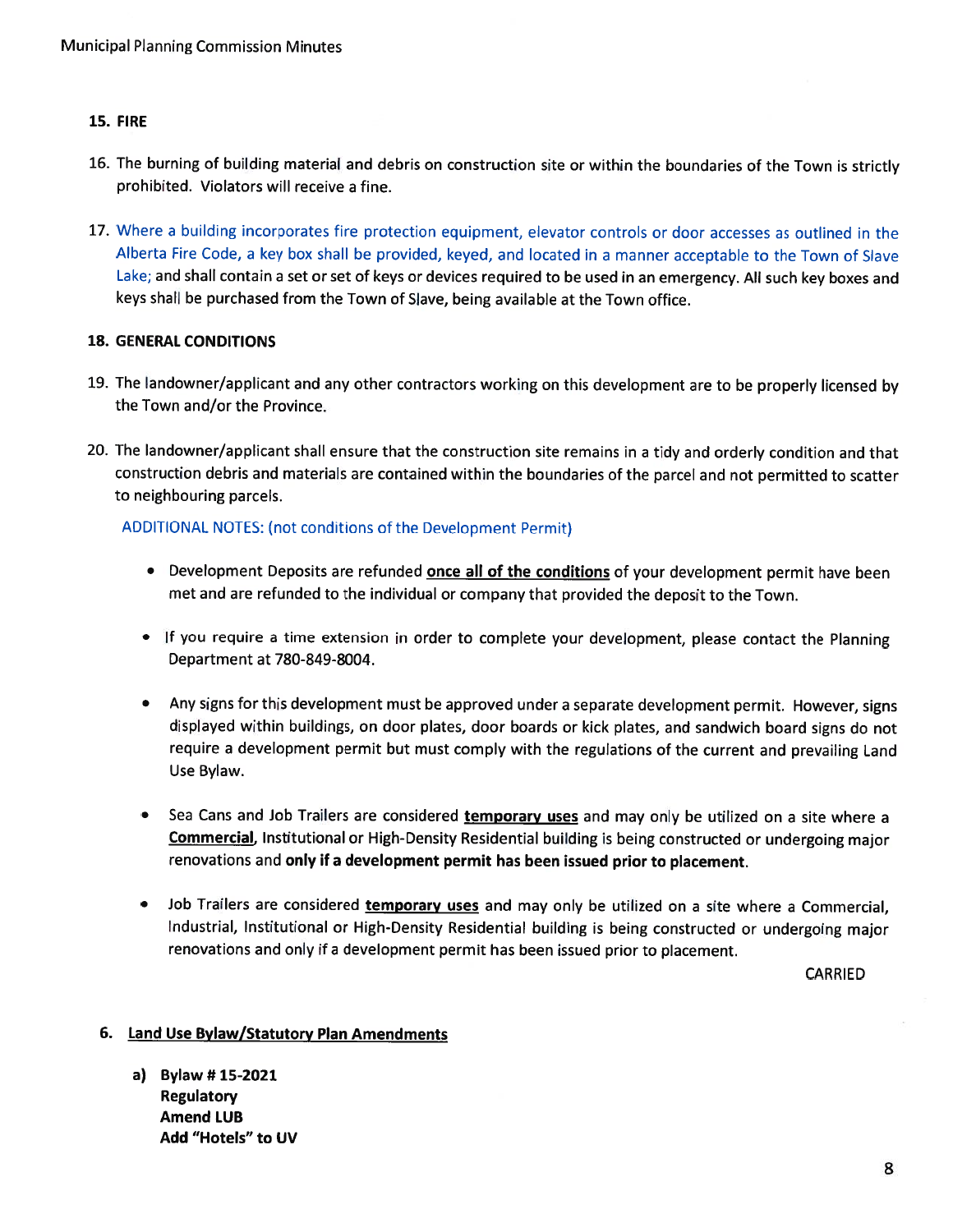MOVED BY R. King that the Municipal Planning Commission supports Bylaw #15-2021.

CARRIED

- 7. Proposed Subdivisions
- 8. Other Business
- 9. MPC Development Concerns
- 10. Meeting Review

Next regularly scheduled meeting is October 4, 2021.

Adjournment: Meeting adjourned at 6:00 pm

Recorder: Samantha Dyck Minutes Prepared by: Samantha Dyck

Fre ----

 $\frac{ORh}{Data$